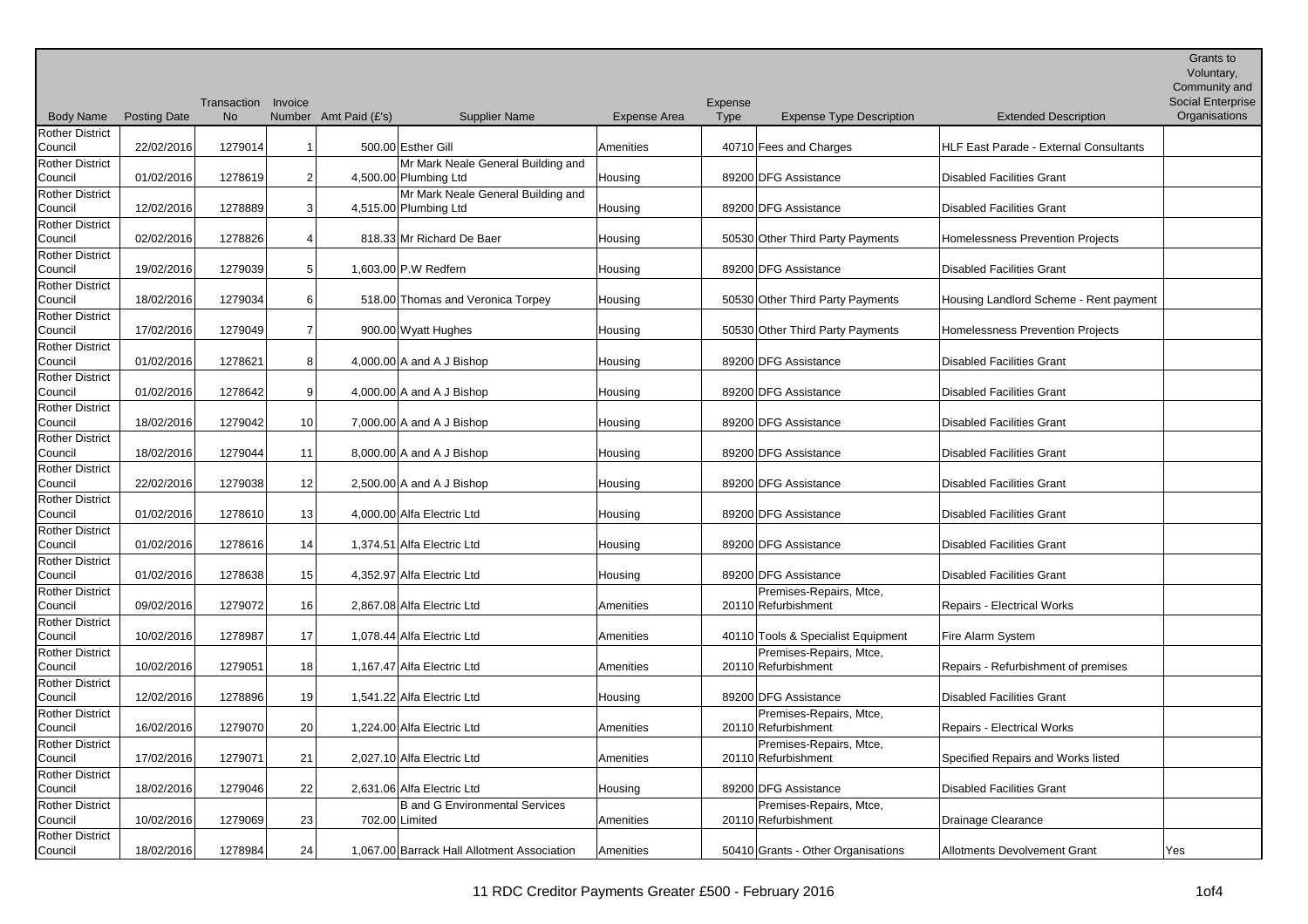| <b>Body Name</b>                  | <b>Posting Date</b> | Transaction<br><b>No</b> | Invoice         | Number Amt Paid (£'s) | <b>Supplier Name</b>                      | <b>Expense Area</b>                    | Expense<br>Type | <b>Expense Type Description</b>                | <b>Extended Description</b>                             | Grants to<br>Voluntary,<br>Community and<br><b>Social Enterprise</b><br>Organisations |
|-----------------------------------|---------------------|--------------------------|-----------------|-----------------------|-------------------------------------------|----------------------------------------|-----------------|------------------------------------------------|---------------------------------------------------------|---------------------------------------------------------------------------------------|
| <b>Rother District</b>            |                     |                          |                 |                       |                                           |                                        |                 |                                                |                                                         |                                                                                       |
| Council                           | 01/02/2016          | 1278612                  | 25              |                       | 1,880.00 Bathe in Safety                  | Housing                                |                 | 89200 DFG Assistance                           | <b>Disabled Facilities Grant</b>                        |                                                                                       |
| <b>Rother District</b><br>Council | 01/02/2016          | 1278624                  | 26              |                       | 4,260.00 Bathe in Safety                  | Housing                                |                 | 89200 DFG Assistance                           | <b>Disabled Facilities Grant</b>                        |                                                                                       |
| <b>Rother District</b><br>Council | 01/02/2016          | 1278625                  | 27              |                       | 3,500.00 Bathe in Safety                  | Housing                                |                 | 89200 DFG Assistance                           | <b>Disabled Facilities Grant</b>                        |                                                                                       |
| <b>Rother District</b><br>Council | 09/02/2016          | 1278823                  | 28              |                       | 3,000.00 Bathe in Safety                  | Housing                                |                 | 89200 DFG Assistance                           | <b>Disabled Facilities Grant</b>                        |                                                                                       |
| <b>Rother District</b><br>Council | 12/02/2016          | 1278894                  | 29              |                       | 3,000.00 Bathe in Safety                  | Housing                                |                 | 89200 DFG Assistance                           | <b>Disabled Facilities Grant</b>                        |                                                                                       |
| <b>Rother District</b><br>Council | 01/02/2016          | 1278675                  | 30 <sup>°</sup> |                       | 2,125.00 Bexhill Museum Ltd               | Amenities                              |                 | 50410 Grants - Other Organisations             | Rother Museum Services - Annual<br><b>Support Grant</b> | Yes                                                                                   |
| <b>Rother District</b><br>Council | 05/02/2016          | 1279004                  | 31              |                       | 600.00 Capita Business Services Ltd       | Finance                                |                 | 50530 Other Third Party Payments               | <b>Consultancy Service per Contract</b>                 |                                                                                       |
| <b>Rother District</b><br>Council | 10/02/2016          | 1279007                  | 32              |                       | 393.00 Capita Business Services Ltd       | Finance                                | 10910 Training  |                                                | Training                                                |                                                                                       |
| <b>Rother District</b><br>Council | 10/02/2016          | 1279007                  | 32              |                       | 393.00 Capita Business Services Ltd       | Finance                                | 10910 Training  |                                                | Training                                                |                                                                                       |
| <b>Rother District</b><br>Council | 01/02/2016          | 1278734                  | 33              |                       | 575.00 CIPFA Business Ltd                 | Finance                                | 40660 Books     |                                                | Reference Books/Publications                            |                                                                                       |
| <b>Rother District</b><br>Council | 02/02/2016          | 1278746                  | 34              |                       | 598.80 District Surveyors Association Ltd | <b>Building Control</b><br>Partnership | 10910 Training  |                                                | Training                                                |                                                                                       |
| <b>Rother District</b><br>Council | 02/02/2016          | 1278747                  | 35              |                       | 598.80 District Surveyors Association Ltd | <b>Building Control</b><br>Partnership | 10910 Training  |                                                | Training                                                |                                                                                       |
| <b>Rother District</b><br>Council | 09/02/2016          | 1278827                  | 36              |                       | 1,050.00 Easy Let Rental Agents           | Housing                                |                 | 50530 Other Third Party Payments               | Homelessness Prevention Projects                        |                                                                                       |
| <b>Rother District</b><br>Council | 01/02/2016          | 1278611                  | 37              |                       | 766.64 Family Mosaic Housing              | Housing                                |                 | 89200 DFG Assistance                           | <b>Disabled Facilities Grant</b>                        |                                                                                       |
| <b>Rother District</b><br>Council | 01/02/2016          | 1278615                  | 38              |                       | 810.74 Family Mosaic Housing              | Housing                                |                 | 89200 DFG Assistance                           | <b>Disabled Facilities Grant</b>                        |                                                                                       |
| <b>Rother District</b><br>Council | 01/02/2016          | 1278622                  | 39              |                       | 1,200.00 Family Mosaic Housing            | Housing                                |                 | 89200 DFG Assistance                           | <b>Disabled Facilities Grant</b>                        |                                                                                       |
| <b>Rother District</b><br>Council | 09/02/2016          | 1278825                  | 40              |                       | 600.00 Family Mosaic Housing              | Housing                                |                 | 89200 DFG Assistance                           | <b>Disabled Facilities Grant</b>                        |                                                                                       |
| <b>Rother District</b><br>Council | 12/02/2016          | 1278890                  | 41              |                       | 677.24 Family Mosaic Housing              | Housing                                |                 | 89200 DFG Assistance                           | <b>Disabled Facilities Grant</b>                        |                                                                                       |
| <b>Rother District</b><br>Council | 12/02/2016          | 1278895                  | 42              |                       | 600.00 Family Mosaic Housing              | Housing                                |                 | 89200 DFG Assistance                           | <b>Disabled Facilities Grant</b>                        |                                                                                       |
| <b>Rother District</b><br>Council | 12/02/2016          | 1279048                  | 43              |                       | 600.00 Family Mosaic Housing              | Housing                                |                 | 89200 DFG Assistance                           | <b>Disabled Facilities Grant</b>                        |                                                                                       |
| <b>Rother District</b><br>Council | 19/02/2016          | 1279040                  | 44              |                       | 810.44 Family Mosaic Housing              | Housing                                |                 | 89200 DFG Assistance                           | <b>Disabled Facilities Grant</b>                        |                                                                                       |
| <b>Rother District</b><br>Council | 17/02/2016          | 1278993                  | 45              |                       | 900.00 Foxhills Tree Services Ltd         | Amenities                              |                 | Premises-Repairs, Mtce,<br>20110 Refurbishment | Parks- Tree Works                                       |                                                                                       |
| <b>Rother District</b><br>Council | 01/02/2016          | 1278740                  | 46              |                       | 875.00 Globetask Ltd                      | Finance                                |                 | 40710 Fees and Charges                         | <b>Consultants Fees</b>                                 |                                                                                       |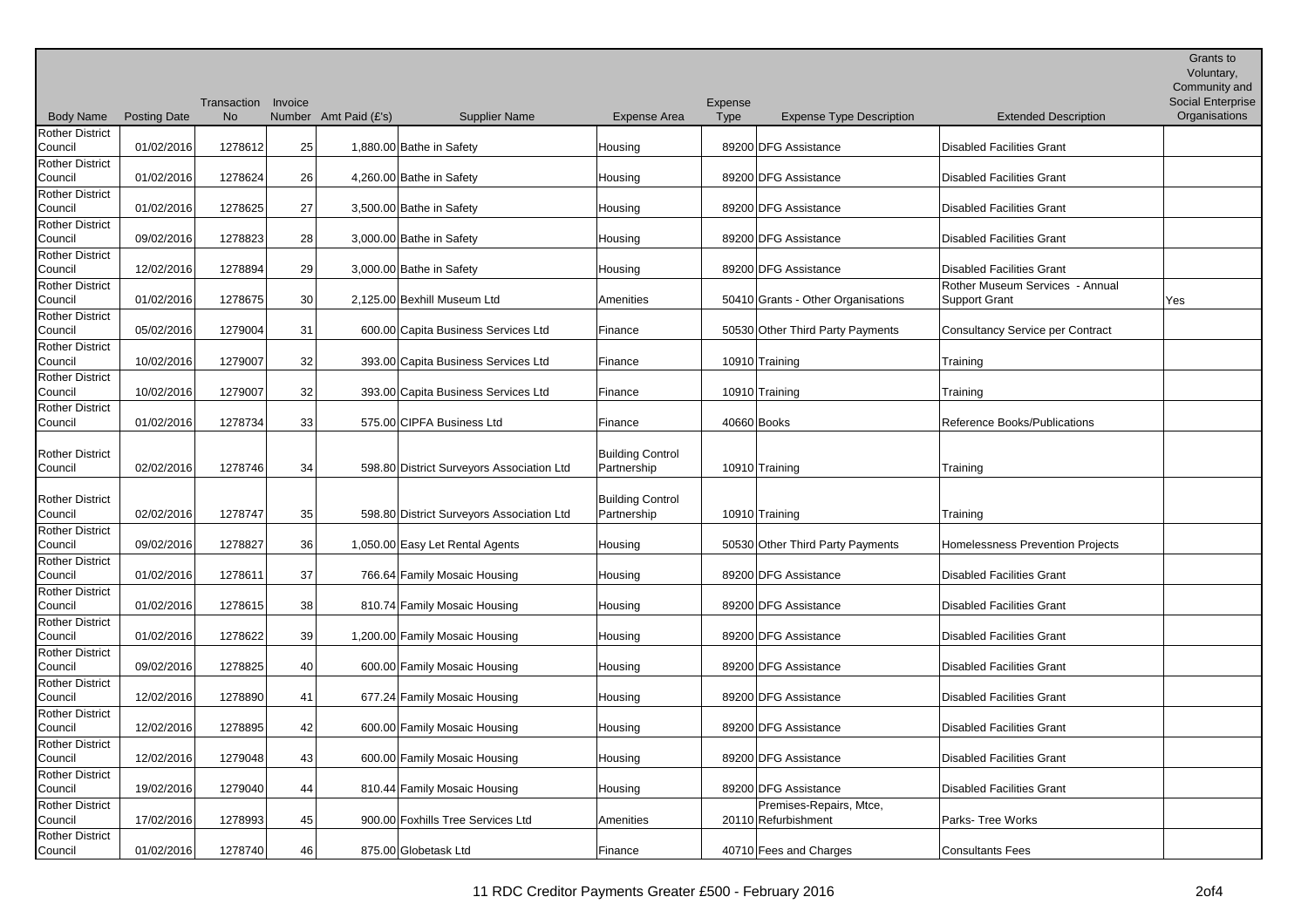| <b>Body Name</b>                  | <b>Posting Date</b> | Transaction<br><b>No</b> | Invoice | Number Amt Paid (£'s) | <b>Supplier Name</b>                    | <b>Expense Area</b> | Expense<br><b>Type</b> | <b>Expense Type Description</b>     | <b>Extended Description</b>             | Grants to<br>Voluntary,<br>Community and<br><b>Social Enterprise</b><br>Organisations |
|-----------------------------------|---------------------|--------------------------|---------|-----------------------|-----------------------------------------|---------------------|------------------------|-------------------------------------|-----------------------------------------|---------------------------------------------------------------------------------------|
| <b>Rother District</b>            |                     |                          |         |                       |                                         |                     |                        |                                     |                                         |                                                                                       |
| Council                           | 01/02/2016          | 1278614                  | 47      |                       | 5,405.00 GMS Adaptations                | Housing             |                        | 89200 DFG Assistance                | <b>Disabled Facilities Grant</b>        |                                                                                       |
| <b>Rother District</b>            |                     |                          |         |                       |                                         |                     |                        |                                     |                                         |                                                                                       |
| Council                           | 01/02/2016          | 1278643                  | 48      |                       | 3,000.00 GMS Adaptations                | Housing             |                        | 89200 DFG Assistance                | <b>Disabled Facilities Grant</b>        |                                                                                       |
| <b>Rother District</b>            |                     |                          |         |                       |                                         |                     |                        |                                     |                                         |                                                                                       |
| Council                           | 09/02/2016          | 1278824                  | 49      |                       | 4,780.00 GMS Adaptations                | Housing             |                        | 89200 DFG Assistance                | <b>Disabled Facilities Grant</b>        |                                                                                       |
| <b>Rother District</b>            |                     |                          |         |                       | Harris and Rigby Lettings and           |                     |                        |                                     |                                         |                                                                                       |
| Council                           | 18/02/2016          | 1279041                  | 50      |                       | 1,315.38 Property Maintenance           | Housing             |                        | 50530 Other Third Party Payments    | <b>Homelessness Prevention Projects</b> |                                                                                       |
| <b>Rother District</b>            |                     |                          |         |                       |                                         |                     |                        |                                     |                                         |                                                                                       |
| Council                           | 04/02/2016          | 1278927                  | 51      |                       | 720.00 Inform CPI Ltd                   | Finance             |                        | 40710 Fees and Charges              | <b>RV</b> Finder                        |                                                                                       |
| <b>Rother District</b>            |                     |                          |         |                       |                                         |                     |                        |                                     |                                         |                                                                                       |
| Council                           | 01/02/2016          | 1278707                  | 52      |                       | 840.00 LAVAT Consulting Ltd             | Finance             |                        | 10910 Training                      | Training                                |                                                                                       |
| <b>Rother District</b>            |                     |                          |         |                       |                                         |                     |                        |                                     |                                         |                                                                                       |
| Council                           | 01/02/2016          | 1279121                  | 53      |                       | 771.81 Lloyds Bank                      | Finance             |                        | 40710 Fees and Charges              | <b>Bank Charges</b>                     |                                                                                       |
| <b>Rother District</b>            |                     |                          |         |                       |                                         |                     |                        |                                     |                                         |                                                                                       |
| Council                           | 01/02/2016          | 1279122                  | 54      |                       | 722.24 Lloyds Bank                      | Finance             |                        | 40710 Fees and Charges              | <b>Bank Charges</b>                     |                                                                                       |
|                                   |                     |                          |         |                       |                                         |                     |                        |                                     |                                         |                                                                                       |
| <b>Rother District</b>            |                     |                          |         |                       |                                         | Policy and          |                        | Computer Licences (IT TO BUY        |                                         |                                                                                       |
| Council                           | 09/02/2016          | 1278926                  | 55      |                       | 8.38 Lloyds Bank                        | Performance Unit    |                        | 41140 ONLY)                         | Domain Name Renewal                     |                                                                                       |
| <b>Rother District</b>            |                     |                          |         |                       |                                         |                     |                        | Computer Licences (IT TO BUY        |                                         |                                                                                       |
| Council<br><b>Rother District</b> | 09/02/2016          | 1278926                  | 55      |                       | 13.19 Lloyds Bank                       | Technology          |                        | 41140 ONLY)                         | Domain Name Renewal                     |                                                                                       |
| Council                           | 01/02/2016          | 1278618                  | 56      |                       | 4,500.00 Nutra Plumbing and Heating Ltd | Housing             |                        | 89200 DFG Assistance                | <b>Disabled Facilities Grant</b>        |                                                                                       |
| <b>Rother District</b>            |                     |                          |         |                       |                                         |                     |                        |                                     |                                         |                                                                                       |
| Council                           | 01/02/2016          | 1278650                  | 57      |                       | 3,000.00 Nutra Plumbing and Heating Ltd | Housing             |                        | 89200 DFG Assistance                | <b>Disabled Facilities Grant</b>        |                                                                                       |
| <b>Rother District</b>            |                     |                          |         |                       |                                         |                     |                        |                                     |                                         |                                                                                       |
| Council                           | 23/02/2016          | 1279036                  | 58      |                       | 3,215.00 Nutra Plumbing and Heating Ltd | Housing             |                        | 89200 DFG Assistance                | <b>Disabled Facilities Grant</b>        |                                                                                       |
| <b>Rother District</b>            |                     |                          |         |                       |                                         |                     |                        |                                     |                                         |                                                                                       |
| Council                           | 22/02/2016          | 1279099                  | 59      |                       | 575.00 Oakfield Property Management Ltd | Housing             |                        | 50530 Other Third Party Payments    | Homelessness Prevention Projects        |                                                                                       |
| <b>Rother District</b>            |                     |                          |         |                       |                                         |                     |                        |                                     |                                         |                                                                                       |
| Council                           | 01/02/2016          | 1278700                  | 60      |                       | 1,800.00 Ocella Ltd                     | Planning            |                        | 40710 Fees and Charges              | Ocella - Report Dev/Implement/Train     |                                                                                       |
| <b>Rother District</b>            |                     |                          |         |                       |                                         |                     |                        |                                     |                                         |                                                                                       |
| Council                           | 14/02/2016          | 1278936                  | 61      |                       | 3,360.00 Ocella Ltd                     | Technology          |                        | 41110 Additional Computer Equipment | <b>OCELLA Amendments/Upgrading</b>      |                                                                                       |
| <b>Rother District</b>            |                     |                          |         |                       |                                         |                     |                        |                                     |                                         |                                                                                       |
| Council                           | 14/02/2016          | 1279067                  | 62      |                       | 1,800.00 Ocella Ltd                     | Planning            |                        | 40710 Fees and Charges              | Ocella - Report Dev/Implement/Train     |                                                                                       |
| <b>Rother District</b>            |                     |                          |         |                       |                                         |                     |                        |                                     |                                         |                                                                                       |
| Council                           | 06/02/2016          | 1278949                  | 63      |                       | 4,040.00 Pitney Bowes Purchase Power    | Finance             |                        | 99010 Stock Accounts                | Town Hall Franking Machine              |                                                                                       |
| Rother District                   |                     |                          |         |                       |                                         |                     |                        |                                     |                                         |                                                                                       |
| Council                           | 05/02/2016          | 1278829                  | 64      |                       | 900.00 Pride n Property                 | Housing             |                        | 50530 Other Third Party Payments    | Homelessness Prevention Projects        |                                                                                       |
| <b>Rother District</b>            |                     |                          |         |                       |                                         |                     |                        | Computer Licences (IT TO BUY        |                                         |                                                                                       |
| Council<br><b>Rother District</b> | 01/02/2016          | 1278600                  | 65      |                       | 648.00 ReadSpeaker Ltd                  | Technology          |                        | 41140 ONLY)                         | Website Management                      |                                                                                       |
| Council                           | 17/02/2016          | 1278954                  | 66      |                       | 1,500.00 Shelleys Estates               | Housing             |                        | 40710 Fees and Charges              | Rent in Advance for Homeless            |                                                                                       |
| <b>Rother District</b>            |                     |                          |         |                       |                                         |                     |                        | Computer Equip Maintenance (IT      |                                         |                                                                                       |
| Council                           | 02/02/2016          | 1278697                  | 67      |                       | 1,243.20 Socomec U.K Limited            | Technology          |                        | 41100 ONLY)                         | Maintenance of Network Equipment        |                                                                                       |
| <b>Rother District</b>            |                     |                          |         |                       |                                         |                     |                        |                                     |                                         |                                                                                       |
| Council                           | 02/02/2016          | 1278697                  | 67      |                       | 3,229.97 Socomec U.K Limited            | Technology          |                        | 41120 Computer Equipment (IT ONLY)  | New Computer Hardware                   |                                                                                       |
| <b>Rother District</b>            |                     |                          |         |                       | Solutions Accommodation Providers       |                     |                        |                                     |                                         |                                                                                       |
| Council                           | 01/02/2016          | 1278805                  | 68      | 588.00 Ltd            |                                         | Housing             |                        | 40710 Fees and Charges              | Bed and Breakfast Accom - misc.         |                                                                                       |